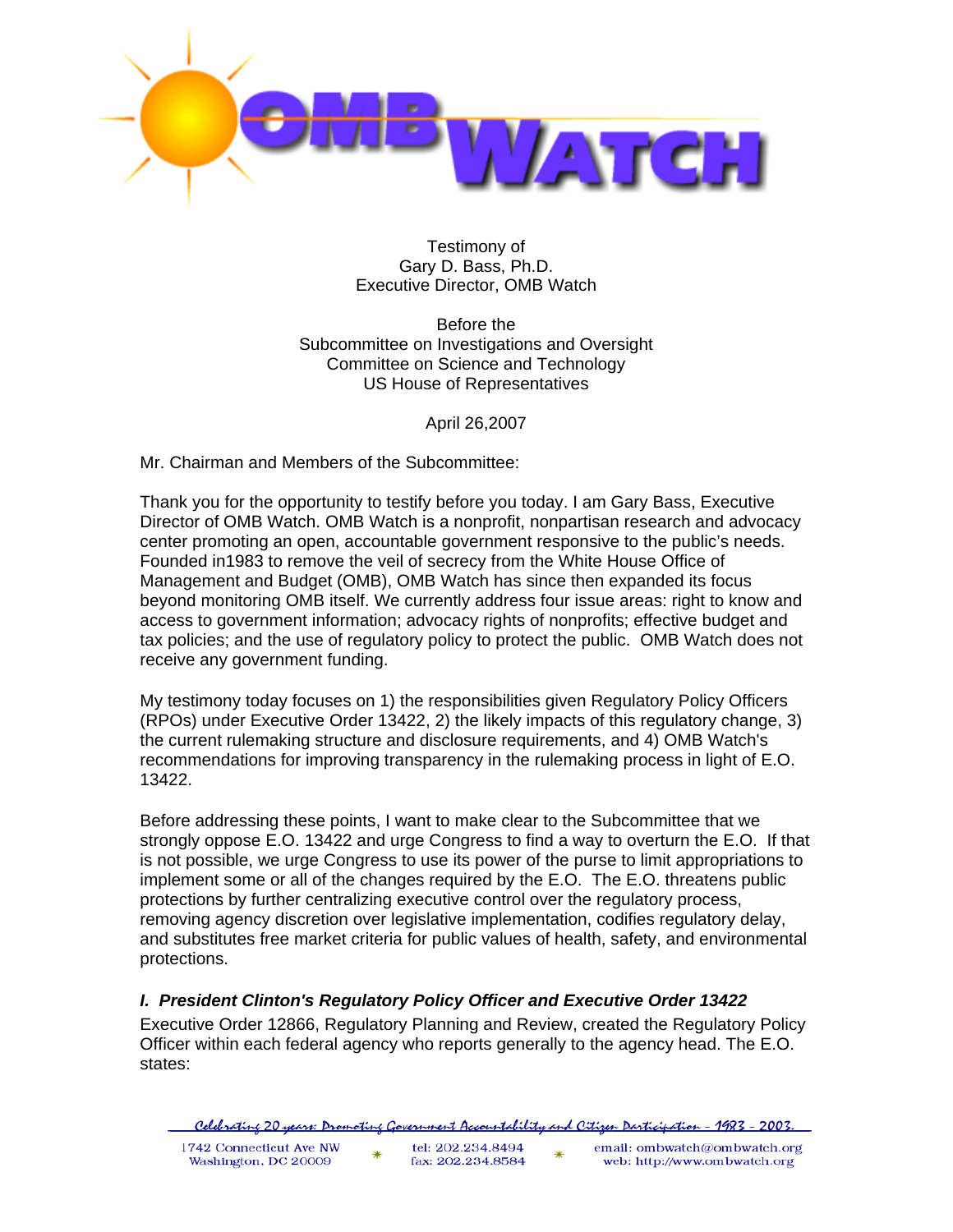"The Regulatory Policy Officer shall be involved at each stage of the regulatory process to foster the development of effective, innovative, and least burdensome regulations and to further the principles set forth in this Executive order."

The role of the RPO envisioned in the 1993 E.O. is to coordinate and carry out agency responsibilities in regard to regulatory planning and review of regulations by the Office of Information and Regulatory Affairs (OIRA). These responsibilities include: allowing "meaningful" public participation in the regulatory process; informing stakeholders of pertinent regulations; providing OIRA with a list of planned regulatory actions; providing OIRA with cost-benefit analyses for significant regulatory actions; and making available to the public information on proposed and final regulations.

In practice, the role of the RPO evolved differently. Not every agency maintains one designated RPO. In the case of the Department of Agriculture (USDA), various officials serve as de facto RPOs. Familiarity with the issue is likely to determine where responsibilities lie on a specific regulation. In the Department of Energy, the RPO also functions as an agency counselor. The RPO is not necessarily a political appointee, but the final regulatory decisions within an agency are in the hands of a political appointee, usually the agency head or his or her designee.

Two of President Bush's amendments to E.O. 12866 impact the RPO. First, agencies are now required to designate a political appointee as their RPO, and are to do so within 60 days of the issuance of the amendments, which should have already occurred. New text also requires OMB to verify this designation.

Second, in addition to changing the requirements of the designated RPO, the Officer's responsibilities are increased. The RPO will now be charged with approving an agency's Regulatory Plan, a responsibility previously given to the agency head. The amendments state that "no rulemaking shall commence nor be included" for consideration in the agency's regulatory plan without the political appointee's approval. The Regulatory Plan includes the most important regulations which an agency plans in a given year.

#### *II. The Impact of Executive Order 13422 on RPOs*

E.O. 13422, the order that amended E.O. 12866 and was issued January 18, 2007, will solidify the position of RPO as the preeminent regulatory manager within each agency. By requiring the Officer to be a political appointee, the amendments suggest a further politicization of the regulatory process. OMB Watch is concerned that by installing a political appointee as the RPO and increasing the responsibilities, that appointee will significantly affect an agency's ability to regulate in a fair and nonpartisan fashion.

In some agencies, the amendments related to the RPO may have little effect on regulatory development. In the case of the Department of Energy, the RPO is already a political appointee albeit without the sole responsibility to initiate regulations and without final decision making authority over regulations (unless one or both powers have been delegated to the RPO by the agency head). The White House is unlikely to have a greater or lesser impact on the way in which regulations are formulated within that agency. Similarly, the process in the Department of Labor is likely to go unchanged.

In other agencies, however, the RPO change will likely centralize the regulatory process and create OIRA-like structures within agencies even though OIRA has been criticized over the years for exerting political influence. In the case of USDA, this change, if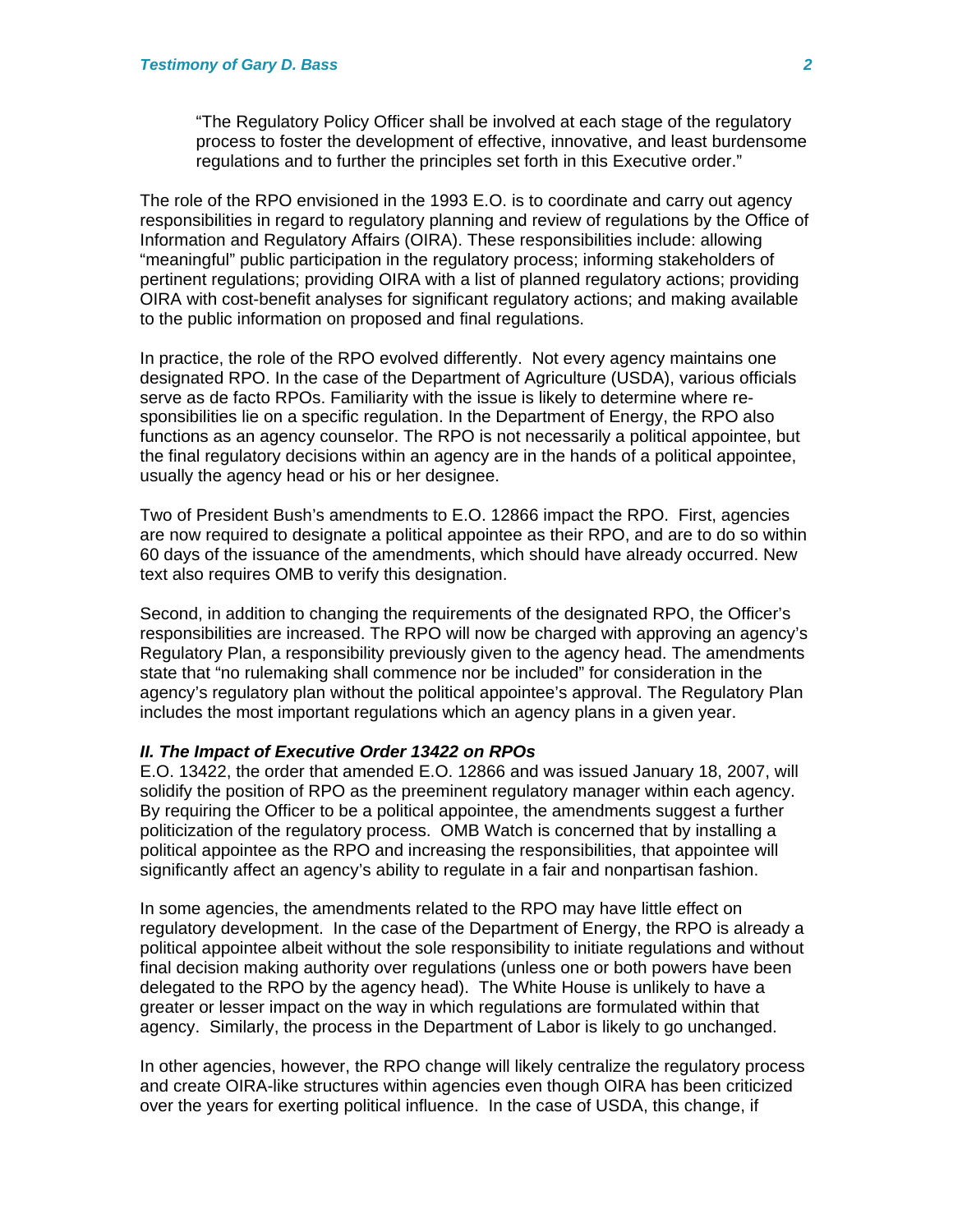followed, will end the process of dividing regulatory authority based upon experience and expertise. Instead, the RPO will ultimately be responsible for all regulatory decision making and be involved in regulatory discussions from the beginning of agency considerations. Furthermore, installing a political appointee where one did not previously exist will facilitate White House input into agency regulatory matters.

A similar approach was attempted by President Reagan through his E.O. 12498, the Regulatory Planning Process, issued January 4, 1985. Under that order, agencies were to get approval from OMB prior to starting a rulemaking – a pre-rulemaking review. Many in the business community thought this would be an effective approach for choking off agency ideas in their earliest stage. That approach, however, proved too cumbersome and difficult to administer. E.O. 13422 revises this chokehold by placing that *de facto* prior approval in the agencies themselves, instead of at OMB.

To ensure that the process works, the E.O. grants authority to these new political appointees to be the eyes and ears for OMB. And it mounts a challenge to congressional authority. When writing legislation, Congress often directs agencies to initiate a rulemaking. The presence in the agencies of these appointees by whom rulemaking must now be initiated will create a process that works as if Congress had not directed the agencies to act, or as if that direction is irrelevant if the White House appointees disagree with it.

Moreover, a requirement that has political appointees overseeing all regulatory matters raises a public perception concern. When a political appointee instructs scientists and agency experts to change what they are doing, it will raise questions about whether politics is superseding science. If RPOs are to be operating in this way within agencies and are to be the points of communication with OIRA, then the need for transparency in the regulatory process has never been greater.

#### *III. Current Rulemaking and Disclosure*

OMB Watch for years has urged Congress and the Executive to require more transparency in the regulatory process. This process 1) has become more centralized in the last three decades and, 2) despite improvements created by OIRA administrators Sally Katzen and John Graham still is not transparent enough. Especially during the current Bush administration, greater access has been provided to those special interests who have the time, resources, and political influence to affect the outcome of the rulemaking process. And the influence on agencies of both these special interests and of OIRA is now more difficult to determine because so much is done outside of the public's view.

We are concerned about transparency in two major directions. First, within the agency as the RPO takes on the new responsibility of initiating regulations, to what extent will the RPO allow politics to supersede the need for health, safety, environmental and civil rights protections as determined by agency experts?

Second, to what extent will the RPO be a *de facto* OIRA official sitting in the agency coordinating and carrying out the responsibilities of the OIRA desk officers during the pre-rulemaking stage? Having been given the power to initiate regulations, we fear the RPO will further decrease agency rulemaking discretion and increase the trend toward OIRA dictating agency rulemaking. Transparency can prove our fear is groundless.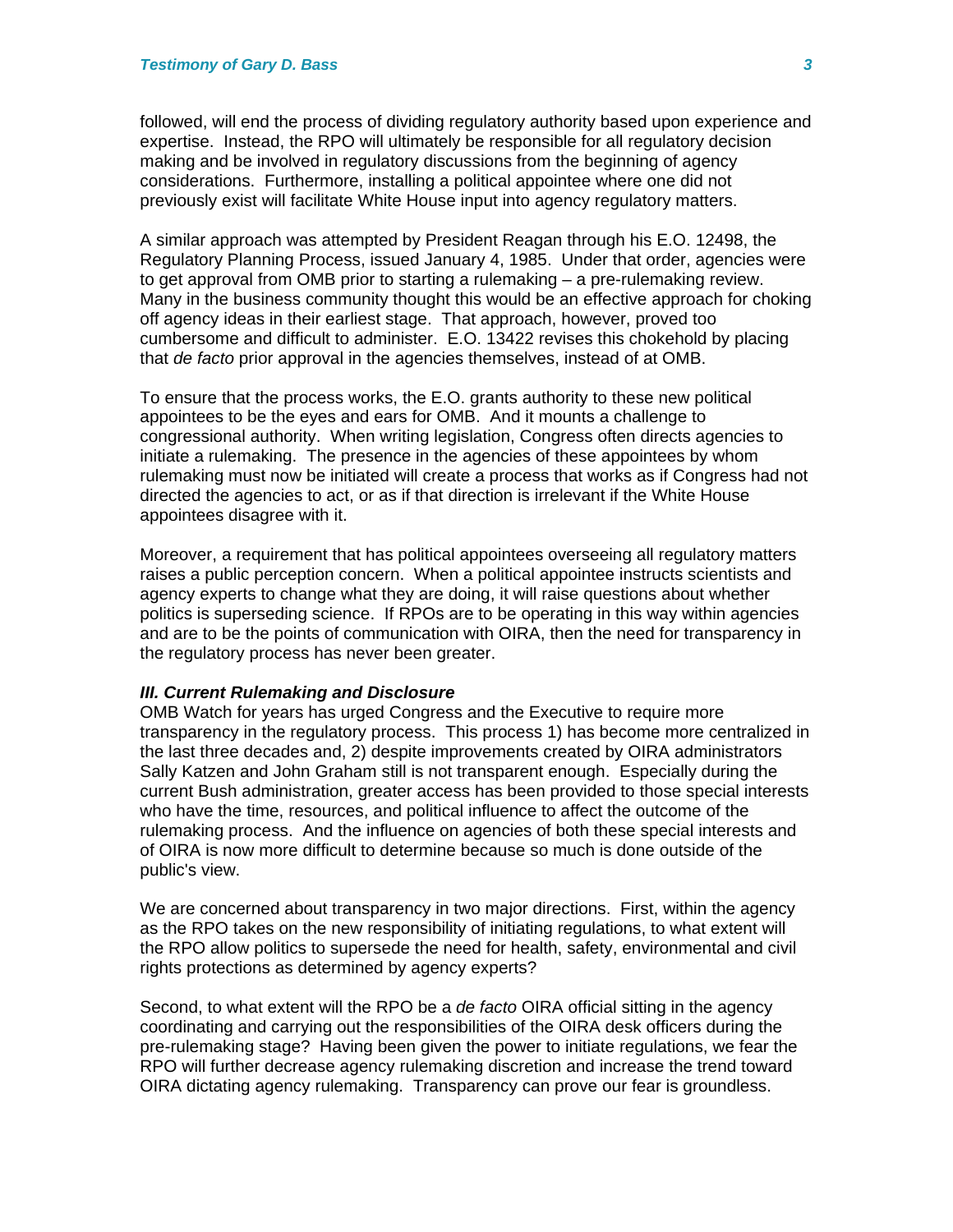These transparency issues are concerns during both of the major time periods of the rulemaking process: the pre-rulemaking and rulemaking (OIRA review/notice-andcomment) periods.

#### **A. Pre-Rulemaking Review**

 $\overline{a}$ 

E.O. 12866 allowed OIRA to play an active role during the pre-rulemaking stage when agencies are formulating annual plans for regulatory activities. Even more than the official rules, OIRA unofficially encourages agencies to discuss regulatory ideas at the earliest stages. By having OIRA involved in agencies' planning processes, OIRA can quash or alter any contemplated regulation before it is proposed for the Regulatory Plan. The communications between OIRA and the agencies are not disclosed, thus it is difficult to measure the extent to which OIRA exerts influence over the drafting of the proposed regulation that is finally submitted to OIRA. A Government Accountability Office report concludes that OIRA, by its own admission and by its involvement in the pre-rulemaking stage, has significant influence over the proposed regulations agencies submit for review.<sup>[1](#page-3-0)</sup>

Knowing that OIRA exerts this influence, it is critically important to document fully the pre-rulemaking communications between OIRA and the agencies, or at least, the outcome of these communications. Despite OIRA's involvement in shaping the content and direction of agency rulemaking, it is not covered by the basic statutory framework for the rulemaking process – the Administrative Procedure Act (APA). Because OIRA is not covered by the APA, its activities are not public and not accountable.

This has become all the more necessary because of the changed role of OIRA during the Bush administration. As former OIRA administrator Sally Katzen testified earlier this year before this Subcommittee, the intent of E.O. 12866 was to have OIRA be a "counselor" to the agencies:

Executive Order 12866 retained centralized review of rulemakings, but also reaffirmed the primacy of the agencies to which Congress had delegated the authority to regulate. (Preamble) Among other things, Executive Order 12866 limited OIRA review to "significant regulations" – those with a likely substantial effect on the economy, on the environment, on public health or safety, etc. or those raising novel policy issues (Section  $6(b)(1)$ )– leaving to the agencies the responsibility for carrying out the principles of the Executive Order on the vast majority (roughly 85%) of their regulations.<sup>[2](#page-3-1)</sup>

Instead of being a "counselor", OIRA has become a "gatekeeper" over agencies' proposed regulations. Before agencies submit proposed regulations to OIRA, the regulatory outcome has already been determined. This power is exerted in several ways:

<span id="page-3-0"></span><sup>1</sup> General Accounting Office, *OMB's Role in Reviews of Agencies' Draft Rules and the Transparency of Those Reviews.* September 2003. Available at [www.gao.gov/cgi](http://www.gao.gov/cgi-bin/getrpt?GAO-03-929)[bin/getrpt?GAO-03-929.](http://www.gao.gov/cgi-bin/getrpt?GAO-03-929) GAO changed its name to Government Accountability Office in 2004.

<span id="page-3-1"></span><sup>2</sup> Testimony of Sally Katzen, Adjunct Professor and Public Interest/Public Service Fellow University of Michigan Law School before the House Committee on Science and Technology, Subcommittee on Investigation & Oversight, February 13, 2007, on "Amending Executive Order 12866: Good Governance or Regulatory Usurpation?" p.4.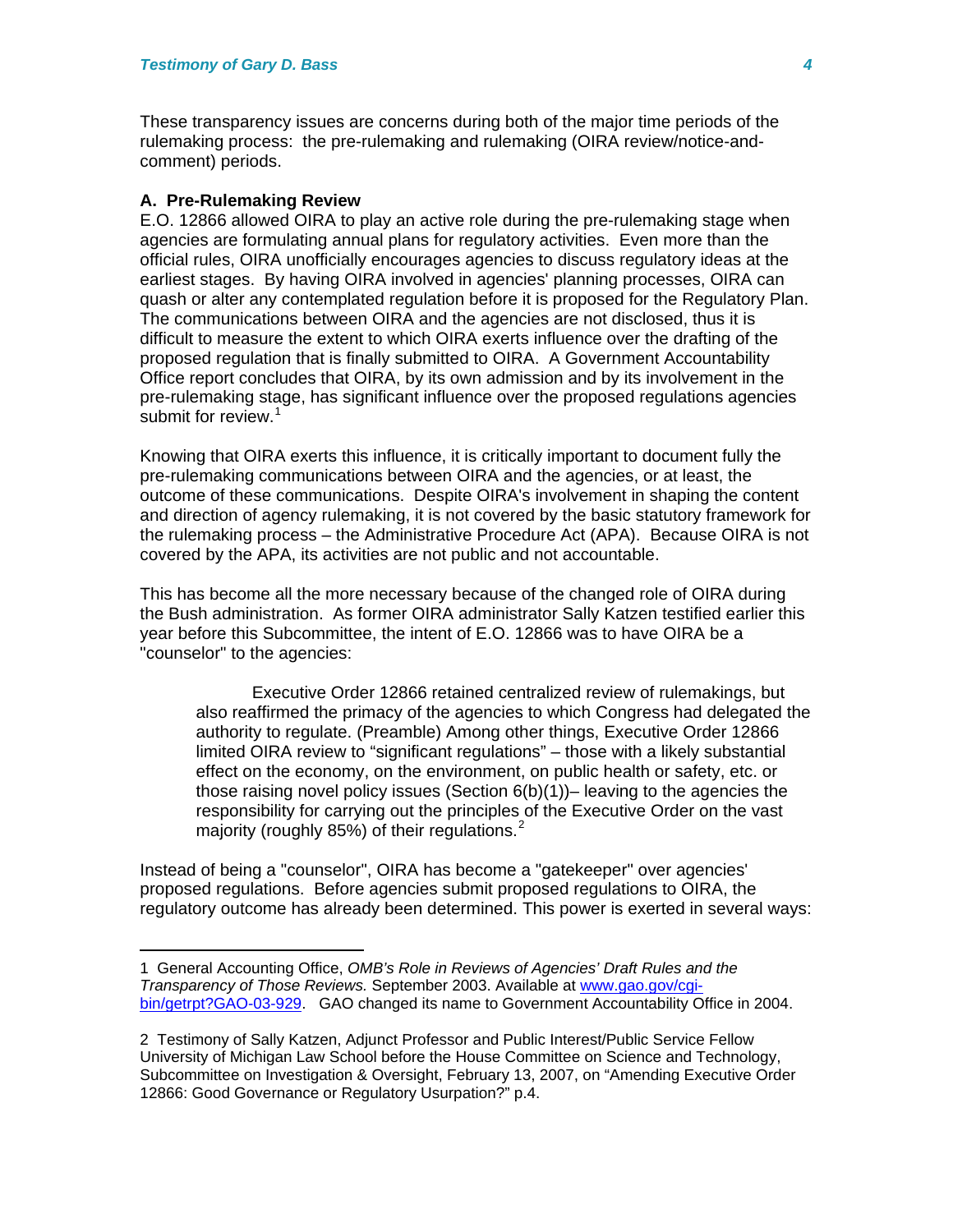$\overline{a}$ 

- In 2002, OMB issued its Data Quality Act Guidelines<sup>[3](#page-4-0)</sup> which created new categories of information hierarchy. "Influential information" would now require a higher level of scrutiny than "information". OMB required agencies to issue guidelines, subject to OMB approval, establishing mechanisms to allow entities to challenge the accuracy of agency information and to report to OMB on the number and nature of these challenges.
- In 2003, OMB issued its Proposed Draft Peer Review Standards for Regulatory Science<sup>[4](#page-4-1)</sup> which were widely criticized as too restrictive and too favorable to regulated industries. Furthermore, the draft standards provided another layer of OMB review of scientific and technical studies used in the pre-rulemaking process. The Final Bulletin, issued December 2003, was an improvement over the draft but still left OMB in the position of overseeing peer reviews, selecting industry representatives for the panels, and requiring public comment on peer review conclusions which delays the rulemaking process even further.
- In 2004, OMB issued Circular A-4<sup>[5](#page-4-2)</sup> which describes in detail how agencies must conduct their Regulatory Impact Analysis (RIA), the basic cost-benefit analysis that must be provided for all economically significant proposed regulations. The RIA is the primary mechanism for justifying regulations and is the first point of review by OIRA desk officers.
- In 200[6](#page-4-3), OMB issued its Proposed Risk Assessment Bulletin $<sup>6</sup>$  which, as do all of</sup> the above guidelines, tried to impose a one-size-fits-all standard on the way agencies were to conduct risk analyses. It, too, was widely criticized and finally withdrawn by OMB in January 2007 after a peer review by the National Research Council's concluded the document was "fundamentally flawed."[7](#page-4-4)

<span id="page-4-0"></span><sup>3</sup> Office of Management and Budget, *Guidelines for Ensuring and Maximizing the Quality, Objectivity, Utility, and Integrity of Information Disseminated by Federal Agencies.* February 22, 2002. Available at

[http://www.defendingscience.org/public\\_health\\_regulations/upload/Office-of-Management-and-](http://www.defendingscience.org/public_health_regulations/upload/Office-of-Management-and-Budget-Information-Quality-Act-Guidelines-2002.pdf)[Budget-Information-Quality-Act-Guidelines-2002.pdf](http://www.defendingscience.org/public_health_regulations/upload/Office-of-Management-and-Budget-Information-Quality-Act-Guidelines-2002.pdf).

<span id="page-4-1"></span><sup>4</sup> Office of Management and Budget. *Final Information Quality Bulletin for Peer Review.* December 16, 2004. Available at [http://www.whitehouse.gov/omb/memoranda/fy2005/m05-](http://www.whitehouse.gov/omb/memoranda/fy2005/m05-03.pdf) [03.pdf.](http://www.whitehouse.gov/omb/memoranda/fy2005/m05-03.pdf)

<span id="page-4-2"></span><sup>5</sup> Office of Management and Budget, *Circular A-4, Regulatory Analysis*. September 17, 2003. Available at [http://www.whitehouse.gov/omb/circulars/a004/a-4.pdf.](http://www.whitehouse.gov/omb/circulars/a004/a-4.pdf)

<span id="page-4-3"></span><sup>6</sup> Office of Management and Budget, *Proposed Risk Assessment Bulletin*. January 9, 2006. Available at<http://www.ombwatch.org/regs/2006/riskassessmentbulletin-draft.pdf>.

<span id="page-4-4"></span><sup>7</sup> National Research Council, *Scientific Review of the Proposed Risk Assessment Bulletin from the Office of Management and Budget.* January 11, 2007. Available at [http://www.nap.edu/catalog.php?record\\_id=11811.](http://www.nap.edu/catalog.php?record_id=11811)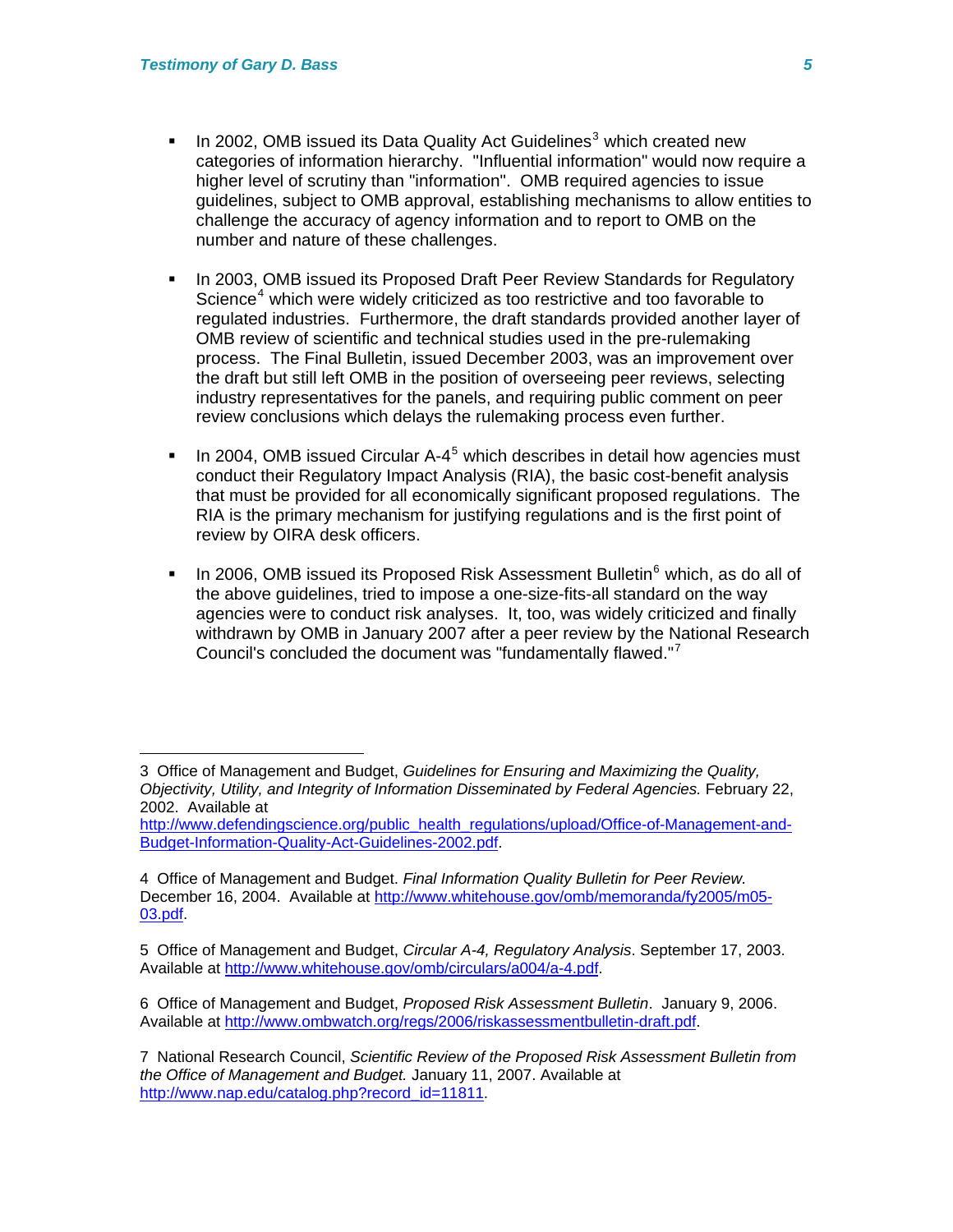As OMB Watch described in testimony before this Subcommittee in February, these tools have been compromised by the issuance of these guidelines to further bias the regulatory process and threaten public health, safety, and the environment. $8$ 

#### *1. Guidance review*

 $\overline{a}$ 

In January 2007, OMB issued *The Final Bulletin for Agency Good Guidance Practices[9](#page-5-1)* , on the same day as President Bush issued E.O. 13422. The Bulletin requires internal review of significant guidance documents by senior agency officials as well as public notice-and-comment on guidance documents deemed "significant" or "economically significant."

The Bulletin first appeared in its proposed form late in 2005. It was announced in the *Federal Register* on Nov. 30, 2005, and was open for public comment. In those comments, public interest groups (including OMB Watch) criticized the Bulletin for its potential to allow OMB to interfere unnecessarily in agency practices. Industry organizations expressed their support for the Bulletin, citing their desire for OIRA to review guidance documents in the same way it reviews regulations.

As OMB Watch reported in our final analysis of the new E.O. and the Good Guidance Practices Bulletin<sup>[10](#page-5-2)</sup>, the Bulletin defines guidance documents to include "interpretive" memoranda, policy statements, guidances (sic), manuals, circulars, memoranda, bulletins, advisories, and the like." Federal agencies issue thousands of guidance documents each year relating to hundreds of different types of activities.<sup>[11](#page-5-3)</sup>

As Section 9 of the amended E.O. also clearly states, the OIRA administrator has the power to determine which guidance documents are significant, thus submitting them to the review process, as well as when "additional consultation" is needed before a document can be issued. Section I(4) of the Good Guidance Practices Bulletin provides that the head of an agency, "in consultation and concurrence" with the OIRA administrator, may exempt categories of significant documents from the Bulletin's requirements.

Section I(5) of the Bulletin adds a further category of guidance document, the economically significant guidance document which is:

<span id="page-5-0"></span><sup>8</sup> Testimony of Rick Melberth, Director of Regulatory Policy OMB Watch before the House Committee on Science and Technology, Subcommittee on Investigation & Oversight, February 13, 2007, on "Amending Executive Order 12866: Good Governance or Regulatory Usurpation?" Available at [http://www.ombwatch.org/regs/PDFs/Melberth\\_testimony.pdf.](http://www.ombwatch.org/regs/PDFs/Melberth_testimony.pdf)

<span id="page-5-1"></span><sup>9</sup> Office of Management and Budget, *The Final Bulletin for Agency Good Guidance Practices.* January 18, 2007. Available at [http://www.whitehouse.gov/omb/memoranda/fy2007/m07-07.pdf.](http://www.whitehouse.gov/omb/memoranda/fy2007/m07-07.pdf)

<span id="page-5-2"></span><sup>10</sup> OMB Watch, *A Failure to Govern: Bush's Attack on the Regulatory Process*. March 2007, p. 16. Available at<http://www.ombwatch.org/article/articleview/3774>.

<span id="page-5-3"></span><sup>11</sup> Congressional Research Service, *Changes to the OMB Regulatory Review Process by Executive Order 13422*, February 5, 2007. p. 10. Available at <http://www.ombwatch.org/regs/PDFs/CRS-EO13422.pdf>.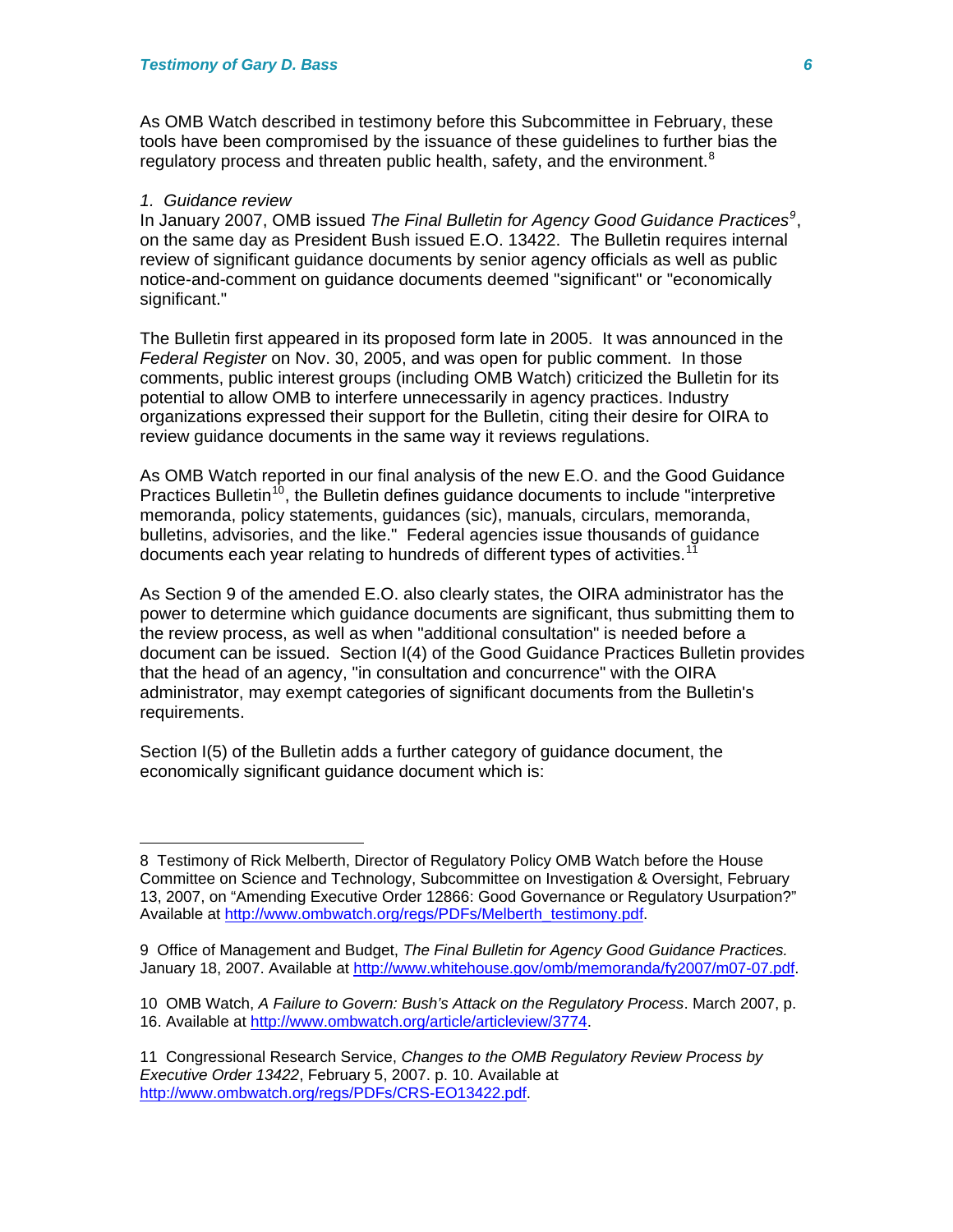"a significant guidance document that may reasonably be anticipated to lead to an annual effect on the economy of \$100 million or more or adversely affect in a material way the economy or a sector of the economy, except that economically significant guidance documents do not include guidance documents on Federal expenditures and receipts."

The definitions of both significant and economically significant guidance documents include documents that "may reasonably be anticipated to lead to" certain conditions. This language applies to all four conditions in the definition of significant guidance document,<sup>[12](#page-6-0)</sup> and the Bulletin "makes clear that the impacts of quidance often will be more indirect and attenuated than binding legislative rules."

While the proliferation of agency guidance documents may well deserve attention, the solution is not additional OIRA review. If anything, the growth of agency guidance indicates that the existing regulatory process is broken.

#### *2. Guidance and the RPO*

 $\overline{a}$ 

This is an area in which the RPO may effect significant change even in those agencies, like Labor and Energy, where the RPO has already been a political appointee. Under E.O. 13422, OMB can now engage the agency, along with other government personnel (as provided for in one amendment), in reaching a "common understanding" on regulatory efforts through the presence of the RPO.

After internal agency approval by the RPO, the agency will send drafts of significant guidance documents to OIRA for review. The RPO is responsible for ensuring that the agency sends a draft of the significant guidance to OIRA, along with an explanation of the need for the guidance and how the guidance document will meet that need. The fourth part of the guidance definition, raising "novel legal or policy issues arising out of legal mandates, the President's priorities, or principles set forth in this Executive order," is nearly broad enough to permit OIRA to sweep into its review any guidance it wishes to review. It is likely that the RPOs, in reaching that "common understanding", will be the ones providing that internal approval.

Beyond this grant of authority to review significant guidance, there is little explanation in the Bulletin of OIRA's role in the review process. Unlike the detailed procedures for OIRA's review of regulations, the procedures for OIRA's review of guidance is relatively vague. OIRA will "notify the agency when additional consultation is required before the issuance of a significant guidance document." There are no timelines for completing the review, and there is vague language about the administrator's ability to exempt guidance for an emergency or "other appropriate consideration."

<span id="page-6-0"></span><sup>12</sup> Section 3(h) of E.O. 13422 defines a significant guidance document as "a guidance document disseminated to regulated entities or the general public that, for purposes of this order, may reasonably be anticipated to: (A) Lead to an annual effect of \$100 million or more or adversely affect in a material way the economy, a sector of the economy, productivity, competition, jobs, the environment, public health or safety, or State, local, or tribal governments or communities; (B) Create a serious inconsistency or otherwise interfere with an action taken or planned by another agency; (C) Materially alter the budgetary impact of entitlements, grants, user fees, or loan programs or the rights or obligations of recipients thereof; or (D) Raise novel legal or policy issues arising out of legal mandates, the President's priorities, or the principles set forth in this Executive order."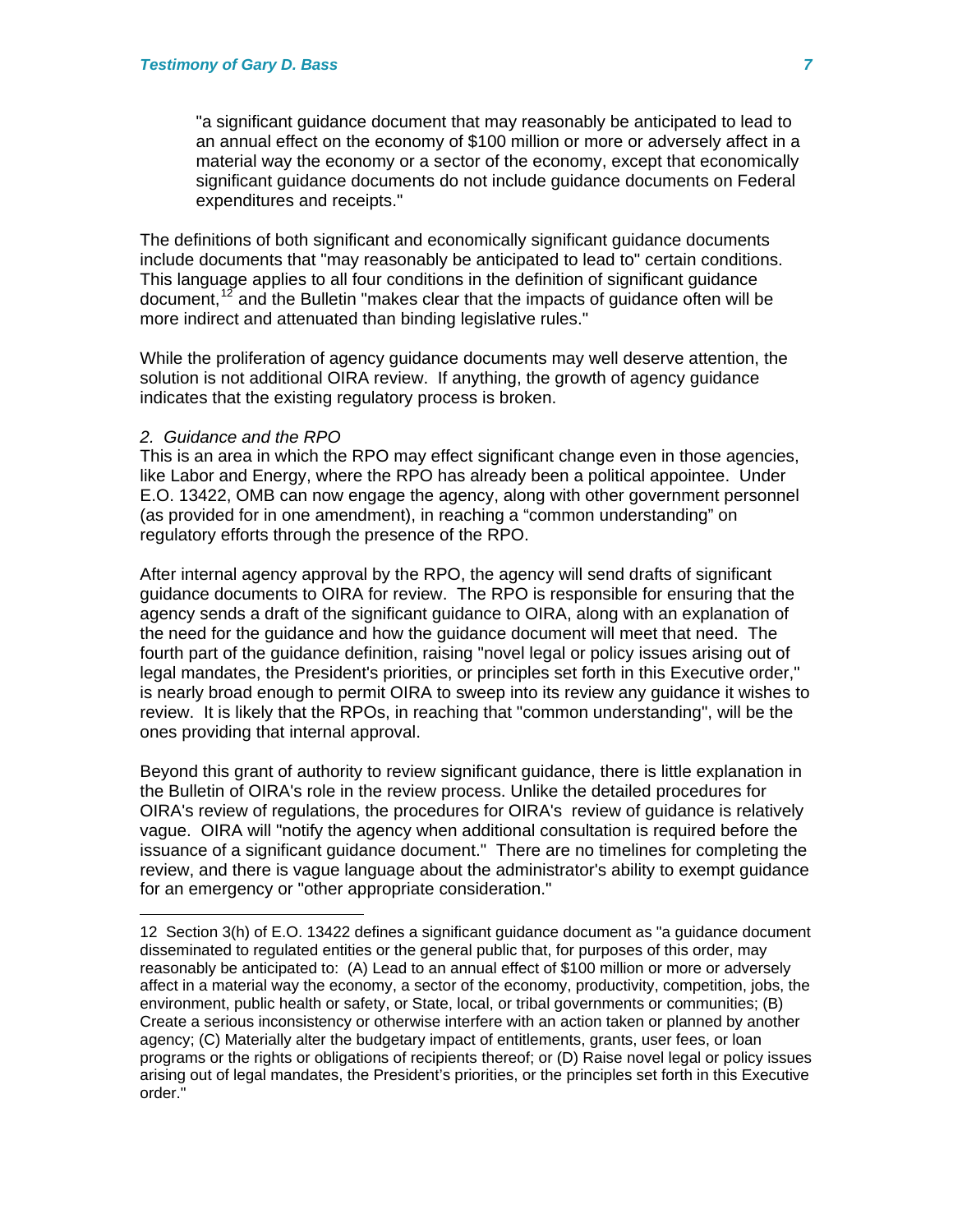### **B. Rulemaking Review and Public Comment**

Currently, the public can first learn about an agency's intentions to regulate through the semi-annual Unified Agenda which is published in the *Federal Register.* It is notoriously inaccurate in its reporting of agency regulatory work and timing of an agency's activities. Nonetheless, it is an important document that should be improved.

In reality, the public first learns of a specific agency regulatory activity from a website operated by OIRA when OIRA logs agency regulatory submissions for review. The website is meager, however. The public cannot search for a rule; instead, there is a long list of rules sorted by departments.

E.O. 13422 does not amend the rulemaking review procedure significantly; its impact is in the pre-rulemaking stage. In conjunction with the Good Guidance Practices Bulletin, however, it establishes OIRA review and notice-and-comment procedures over agency guidance documents.

By subsuming guidance documents to a review process almost identical to the review process OIRA uses to review and approve regulations, the extent of OIRA's reach into agencies' responsibilities will be at an all-time high, as will the influence and access of regulated sectors. As a result, the administration has unilaterally redefined the Administrative Procedure Act, which specifically exempts interpretive rules and policy statements from the notice-and comment process. All of the documents deemed significant will now come under review by OIRA's staff of about 55 people and go through the regulatory notice-and-comment period -- but only after being vetted by the RPO.

#### *1. OIRA Review*

OIRA has 90 calendar days to review a proposed regulation after submission, but this can be extended. Desk officers review the RIA developed according to OMB's Circular A-4. Review is required only of significant regulations, but OIRA has the authority to review those deemed non-significant as well. Although there often is extensive communication between OIRA and the agency during pre-rulemaking, OIRA has used "return letters" and "prompt letters" to indicate to an agency areas in which the proposed regulation has deficiencies, or to urge an agency to take regulatory – or deregulatory – action.

According to section 8 of the E.O., during the review period, an agency is not permitted to publish the proposed rule in the *Federal Register* until the OIRA administrator notifies the agency that OIRA has completed or waived its review or the applicable time limits for review have expired. Even without a response from OIRA, the agency must seek presidential consideration through the Vice President before publishing the regulatory action.

Section 6 of E.O. 12866, *Centralized Review of Regulations,* describes the disclosure requirements OIRA must follow during and after the review period:

(4) Except as otherwise provided by law or required by a Court, in order to ensure greater openness, accessibility, and accountability in the regulatory review process, OIRA shall be governed by the following disclosure requirements:

(A) Only the Administrator of OIRA (or a particular designee) shall receive oral communications initiated by persons not employed by the executive branch of the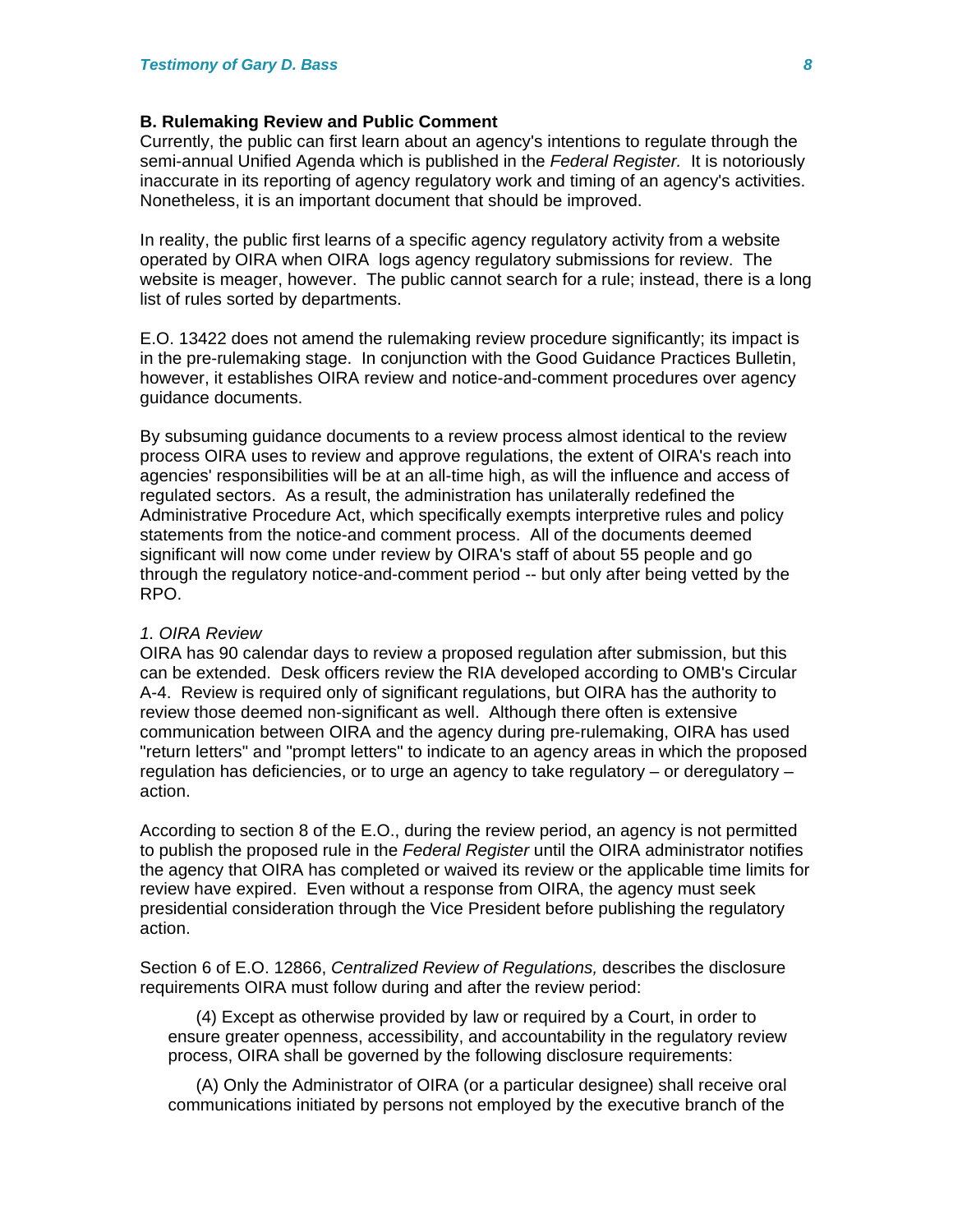$\overline{a}$ 

Federal Government regarding the substance of a regulatory action under OIRA review;

(B) All substantive communications between OIRA personnel and persons not employed by the executive branch of the Federal Government regarding a regulatory action under review shall be governed by the following quidelines:

(i) A representative from the issuing agency shall be invited to any meeting between OIRA personnel and such person(s);

(ii) OIRA shall forward to the issuing agency, within 10 working days of receipt of the communication(s), all written communications, regardless of format, between OIRA personnel and any person who is not employed by the executive branch of the Federal Government, and the dates and names of individuals involved in all substantive oral communications (including meetings to which an agency representative was invited, but did not attend, and telephone conversations between OIRA personnel and any such persons); and

(iii) OIRA shall publicly disclose relevant information about such communication(s), as set forth below in subsection (b)(4)(C) of this section.

(C) OIRA shall maintain a publicly available log that shall contain, at a minimum, the following information pertinent to regulatory actions under review:

(i) The status of all regulatory actions, including if (and if so, when and by whom) Presidential consideration was requested;

(ii) A notation of all written communications forwarded to an issuing agency under subsection (b)(4)(B)(ii) of this section; and

(iii) The dates and names of individuals involved in all substantive oral communications, including meetings and telephone conversations, between OIRA personnel and any person not employed by the executive branch of the Federal Government, and the subject matter discussed during such communications.

(D) After the regulatory action has been published in the **Federal Register** or otherwise issued to the public, or after the agency has announced its decision not to publish or issue the regulatory action, OIRA shall make available to the public all documents exchanged between OIRA and the agency during the review by OIRA under this section.

While OIRA publishes some of this information on its website or Reginfo.gov, much of the information is not available to the public, but is only available, if requested, in its docket room. In October 2001, OIRA Administrator John Graham issued a memorandum clarifying OIRA procedures for disclosure and acknowledges OIRA's intent to add more information in compliance with the E-government plans of the administration.<sup>[13](#page-8-0)</sup>

There are many areas, however, that are not covered by the disclosure policies. For example:

 **Rules not under review are not covered** by its disclosure policy: "Rules are not under review prior to the start of informal OIRA review or after OIRA has

<span id="page-8-0"></span><sup>13</sup> John D. Graham, OIRA Administrator, *Memorandum for OIRA Staff: OIRA Disclosure.* October 18, 2001. Available at [http://www.whitehouse.gov/omb/inforeg/oira\\_disclosure\\_memo](http://www.whitehouse.gov/omb/inforeg/oira_disclosure_memo-b.html)[b.html](http://www.whitehouse.gov/omb/inforeg/oira_disclosure_memo-b.html).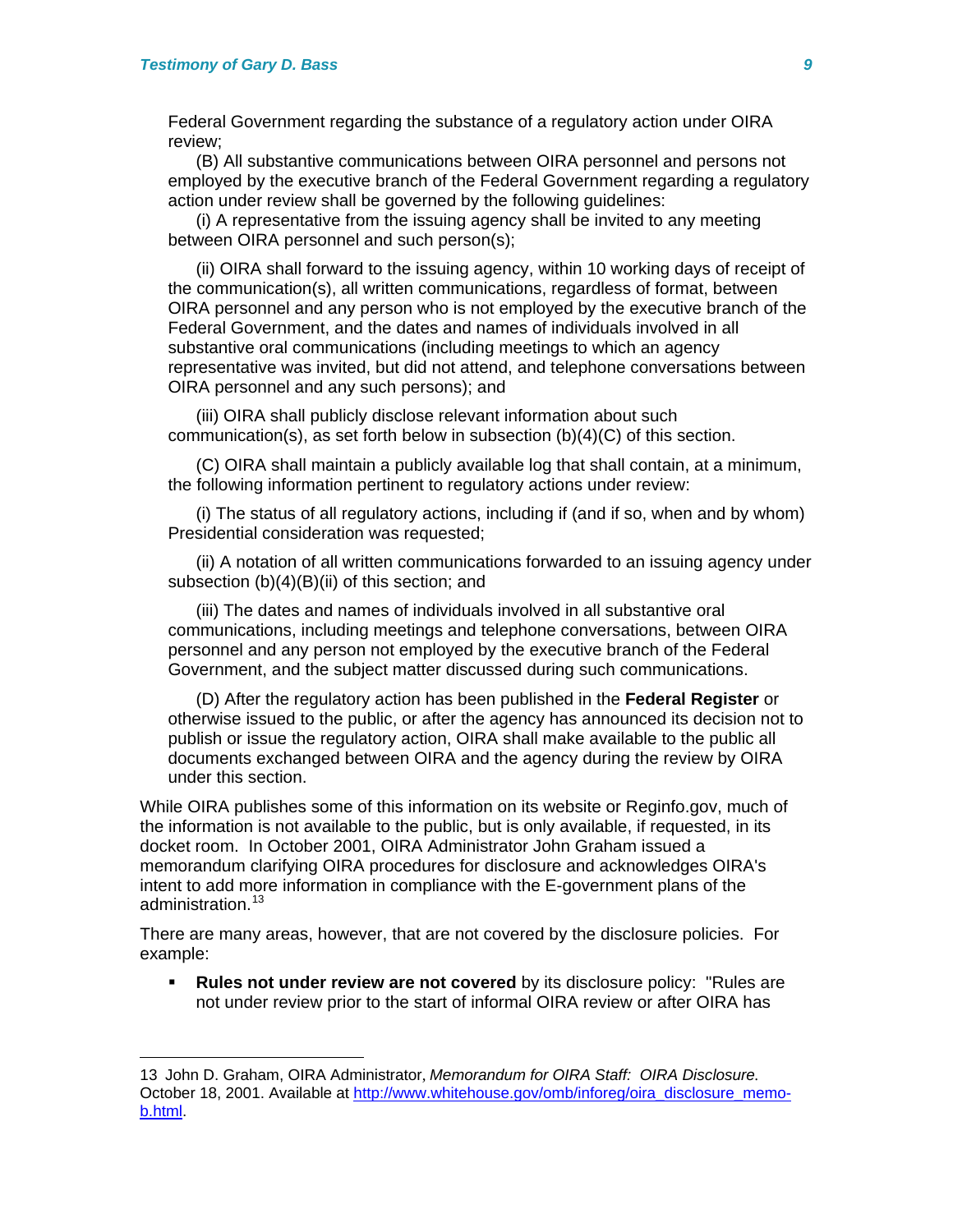notified the agency that review is concluded; legislative discussions are not covered." Thus, informal OIRA pre-rulemaking activities are not public.

- **Meetings with parties outside of government about rules not under review are not covered.** Regarding meetings with outside parties, "any meeting" to discuss the substance of an individual rule is covered, but "Meetings to discuss rules not under review, or meetings to discuss broad regulatory topics (e.g., analytic methodology or legislation)" are not covered. Moreover, even for those meetings that are disclosed, the disclosed information is inconsistent. The disclosure sometimes omits participants' affiliations, or rules or topics discussed.
- **Correspondence about rules not under review are not covered.**  "Correspondence received while a rule is not under review" is not covered by the disclosure policy.
- **Internal communications are not disclosed.** "Outside parties", for purposes of disclosure, are "persons not employed by the executive branch". So communications with Congress and the public are disclosed, but not inter- and intra-departmental communications.
- **Substantive communications are not defined.** "Substantive communications" are not defined while "non-substantive discussions" are defined only by providing examples like "status of review, review procedures". What kind of communications are classified as substantive, and how does the public know these policies are being followed?

These kinds of loopholes abound throughout the memo. Limiting disclosure to information and communications generated during the 90 or so days the rule is under OIRA review ignores the years involved in developing rules under the current process. There is extensive communication within and among agencies, agencies and OIRA, agencies and the regulated communities, OIRA and the regulated communities, etc. None of these communications are shared publicly as part of OIRA's disclosure policies. The opportunities for influence to be exerted in multiple directions are extensive.

In addition, these disclosure requirements are far too limited in light of publication of agencies' regulatory plans in the Unified Agenda. Proposed regulations don't just appear one day as submissions to OIRA. Limiting disclosure to the 90 day period of OIRA's review is like shining a flashlight on an item when electricity is available.

# *2. Notice-and-Comment Period*

 $\overline{a}$ 

The publication of a proposed rule in the *Federal Register* triggers the public participation phase of the rulemaking process. The notice-and-comment requirements under Section 553 of the APA outline this public process and have been subject of criticism and litigation for years.

The traditional view of section 553 procedure as a process for educating the agency has, however, been gradually replaced, in practice if not in theory, by the belief that informal rulemaking procedure should provide interested persons an opportunity to 'challenge the factual assumptions on which [the agency] is proceeding and to show in what respect such assumptions are erroneous.' In other words, the public must be informed of the data and assumptions on which the agency's proposal is based.<sup>[14](#page-9-0)</sup>

<span id="page-9-0"></span><sup>14</sup> Jeffrey S. Lubbers, *A Guide to Federal Agency Rulemaking.* (Chicago: ABA Publishing, 2006.) p.298-9.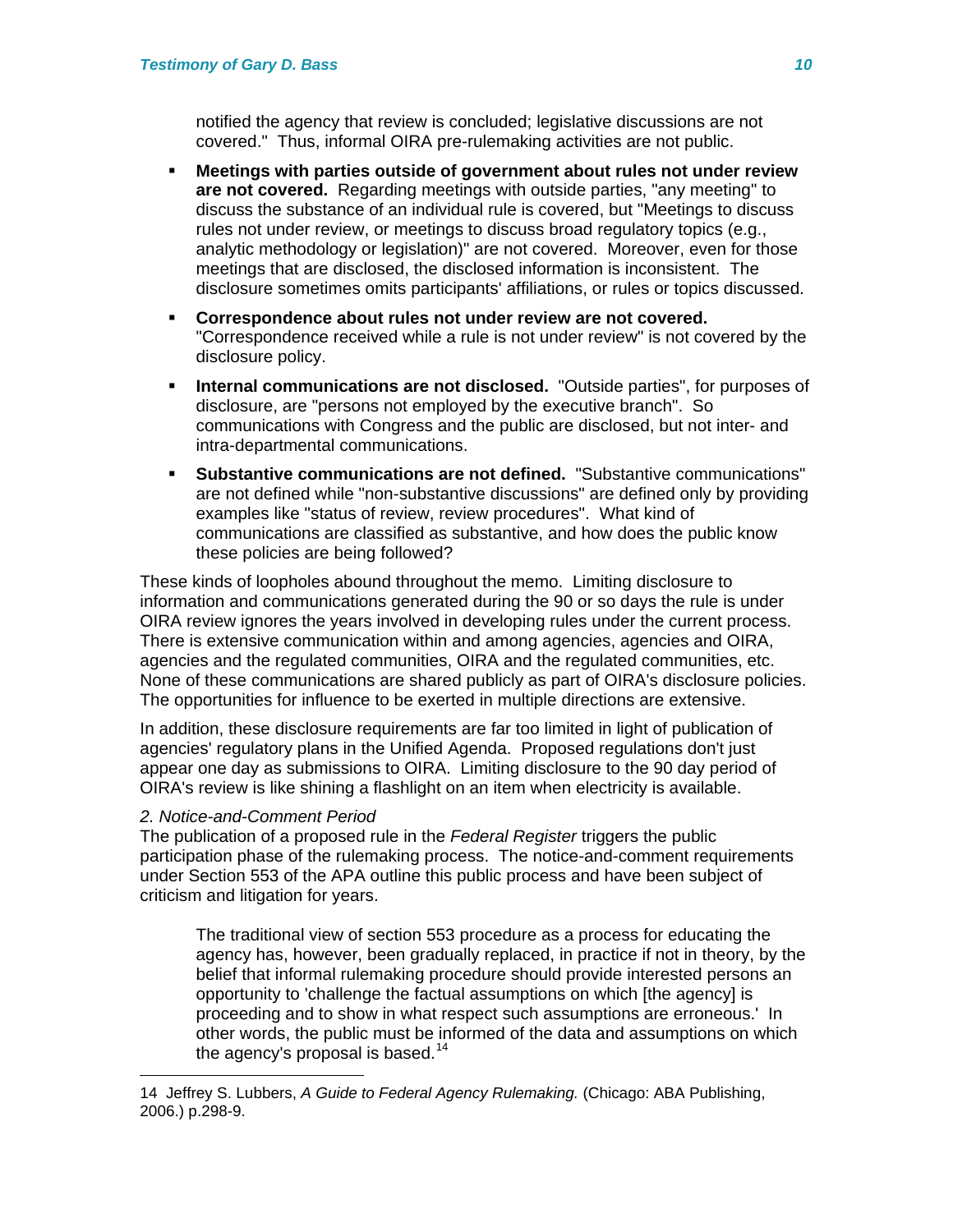Anyone who has tried to comment on or review the comments of others during this period knows that the information available to the public is far from the standard Professor Lubbers describes above. Information from agencies is incomplete or not available, opportunities to comment on some rules open for comment don't exist on electronic dockets, and the opportunity to see who has commented and what those comments address is too often non-existent.

Furthermore, as this Subcommittee well knows, the Bush administration has distorted science, chilled scientific speech, and manipulated regulatory tools in pursuit of ideological ends. OMB Watch encourages the Subcommittee and Congress to examine the entire regulatory process for opportunities to increase transparency in the public process and in the substance of the information available. To that end, OMB Watch has recommendations for specific ways in which regulatory transparency could be improved.

I want to again express our opposition to E.O. 13422 and urge Congress to overturn the E.O. Short of that option, we urge Congress to use its appropriations powers to limit the executive's ability to implement some or all of the E.O.

# *IV. Recommendations for Improved Transparenc***y**

One serious concern with the advent of a politically appointed RPO in each agency is that the interests of the RPO may become more closely aligned with those of OIRA and the White House than with those of the agency in which the RPO works, with public sentiment and need, or with scientific consensus on an issue. If the RPO now has the ability to initiate regulations, then the point at which agency personnel reach a decision to recommend regulatory action, and make that recommendation to the RPO needs to be clearly defined. We recommend the following:

# **A. Agency Responsibilities**

- 1) That each agency clearly identify the RPO, provide a description of that person's role in regulatory matters, and how the public can contact that person. The information should be conspicuously available on agency websites.
- 2) That each agency be required to disclose with its regulatory plan, those proposed regulatory activities that the RPO has decided the agency will not pursue. The plan and the ideas and proposed regulatory activities discarded or delayed should be published in the Unified Agenda published semi-annually in the *Federal Register* along with justification for the delays or decisions not to undertake the activities.
- 3) That the public should have the right to obtain from the RPO clarification of items in the plan in addition to the items rejected or delayed.
- 4) That each agency provide formal documentation of ideas generated by agency personnel regarding activities that may lead to regulatory actions. This documentation requires:
	- a) A clear definition of when a regulatory action commences. For example, a regulatory action commences at the point at which an agency employee or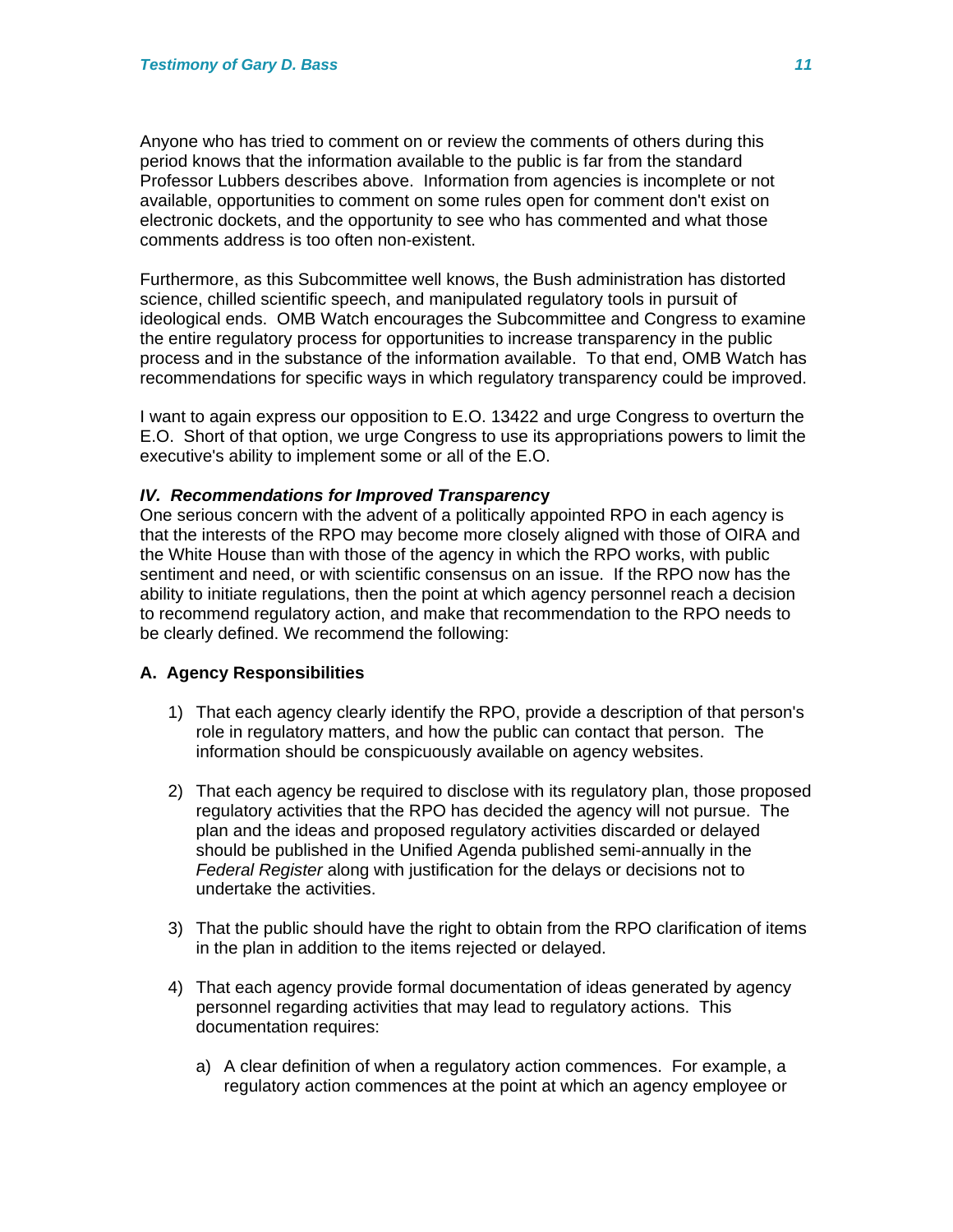contractor transmits a recommending document to the RPO or starts a formal communication on the matter.

- b) Within a very short period, for example, 30 days, the RPO publishes a written response to recommending actions with justification for declining, agreeing, or other actions regarding the recommendation. The public must be assured that the RPO's decision to stop a rule from being developed is not a triumph of politics over responsible government.
- c) Placing all documents in the agency rulemaking record for activities that move to the proposed rulemaking stage and creating a new public docket, available through the Internet, of all other actions (i.e., those not pursued).
- 5) That agencies submit an annual report to Congress on activities that have been delayed, withdrawn, or rejected by the RPO and the justifications for such actions.
- 6) That all intra-agency communications, written and oral, between the RPO and the agency personnel responsible for developing the proposed regulation be documented and included in the agency's rulemaking record.
- 7) That all inter-agency communications, written and oral, be documented and included in the agency's rulemaking record.

# **B. Reviewing Entities Responsibilities**

This section covers the role of OIRA and other reviewing entities such as the Small Business Administration (SBA).

- 1) That "substantive" communications be defined and not left to individual discretion.
- 2) That all substantive communications, written and oral, between the agency and the reviewing entities be documented and included in the agency's rulemaking record.
- 3) That all substantive communications between parties outside of government, and excluding communications with the President, and any party involved in the rulemaking process (agency or reviewing entity) be documented and included in the agency's rulemaking record. This disclosure covers materials submitted by the outside parties, and documentation of oral and written communications.
- 4) That OMB establish a government-wide regulatory tracking system. As part of the implementation of the E-Government Act of 2002, agencies should develop a regulatory tracking system by which the public can follow a regulation through each step of the rulemaking. Currently, there is an e-rulemaking approach being refined on Regulations.gov. Each agency should provide a clear process by which regulations can be tracked through this system with appropriate links to the information contained in the rulemaking record.